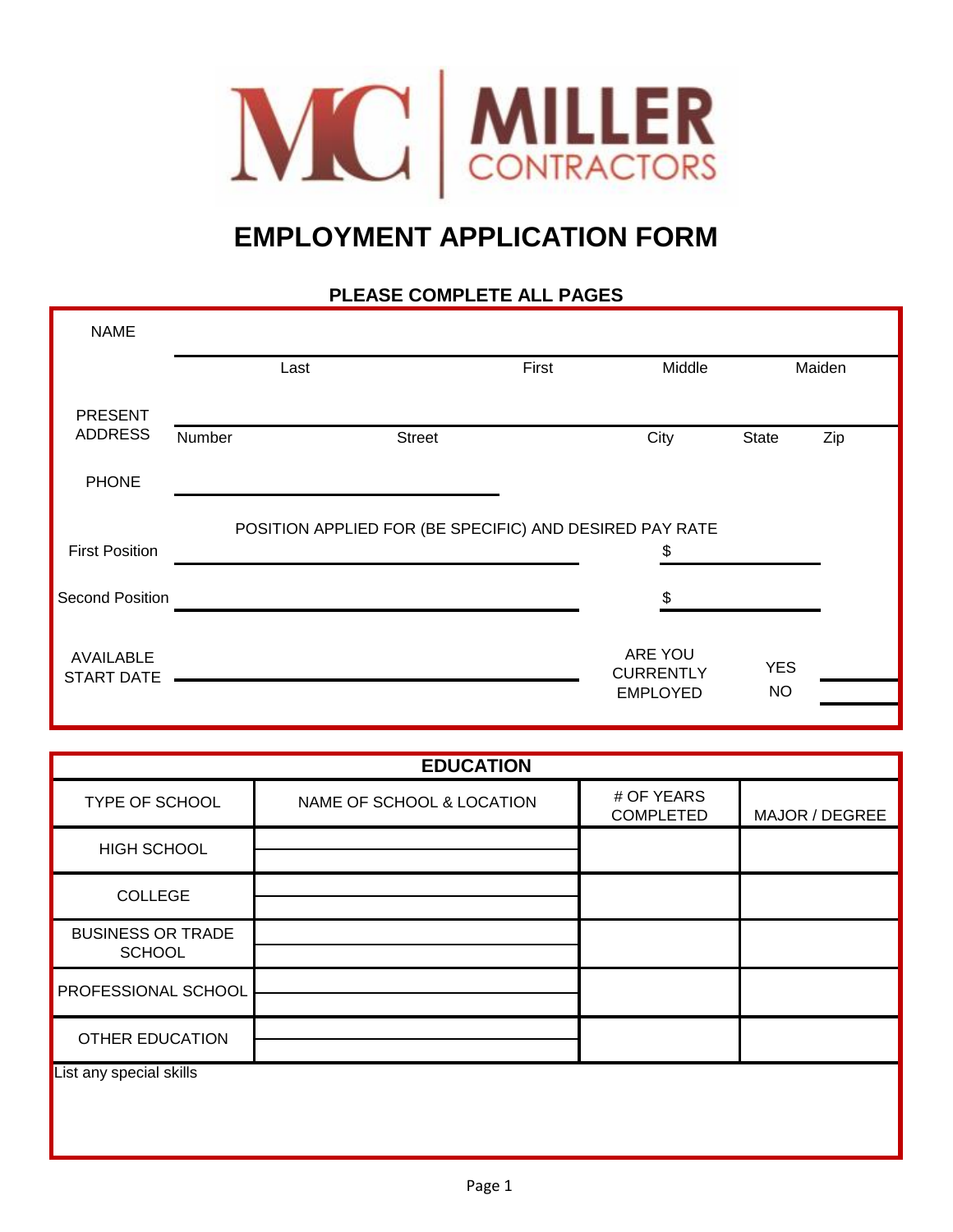|                                        | <b>WORK HISTORY</b>                                                                                                                           |  |
|----------------------------------------|-----------------------------------------------------------------------------------------------------------------------------------------------|--|
|                                        | Please list your work experience for the past seven years beginning with your most recent job<br>held. Attach additional sheets if necessary. |  |
| Name of Employer                       |                                                                                                                                               |  |
| Address                                |                                                                                                                                               |  |
| City, State, Zip Code                  |                                                                                                                                               |  |
| <b>Phone Number</b>                    |                                                                                                                                               |  |
| Name of Supervisor                     |                                                                                                                                               |  |
| <b>Employment Dates</b>                | From<br>To                                                                                                                                    |  |
| Last Job Title                         |                                                                                                                                               |  |
| Reason for Leaving<br>(be<br>specific) |                                                                                                                                               |  |
|                                        |                                                                                                                                               |  |
|                                        | <b>WORK HISTORY</b>                                                                                                                           |  |
| Name of Employer                       |                                                                                                                                               |  |
| Address                                |                                                                                                                                               |  |
| City, State, Zip Code                  |                                                                                                                                               |  |
| <b>Phone Number</b>                    |                                                                                                                                               |  |
| Name of Supervisor                     |                                                                                                                                               |  |
| <b>Employment Dates</b>                | From<br>To                                                                                                                                    |  |
| Last Job Title                         |                                                                                                                                               |  |
| Reason for Leaving                     |                                                                                                                                               |  |
| (be specific)                          |                                                                                                                                               |  |
|                                        | List the jobs you held, duties performed, skills used or learned, advancements or promotions while you worked at this                         |  |
| company.                               |                                                                                                                                               |  |
|                                        |                                                                                                                                               |  |
|                                        |                                                                                                                                               |  |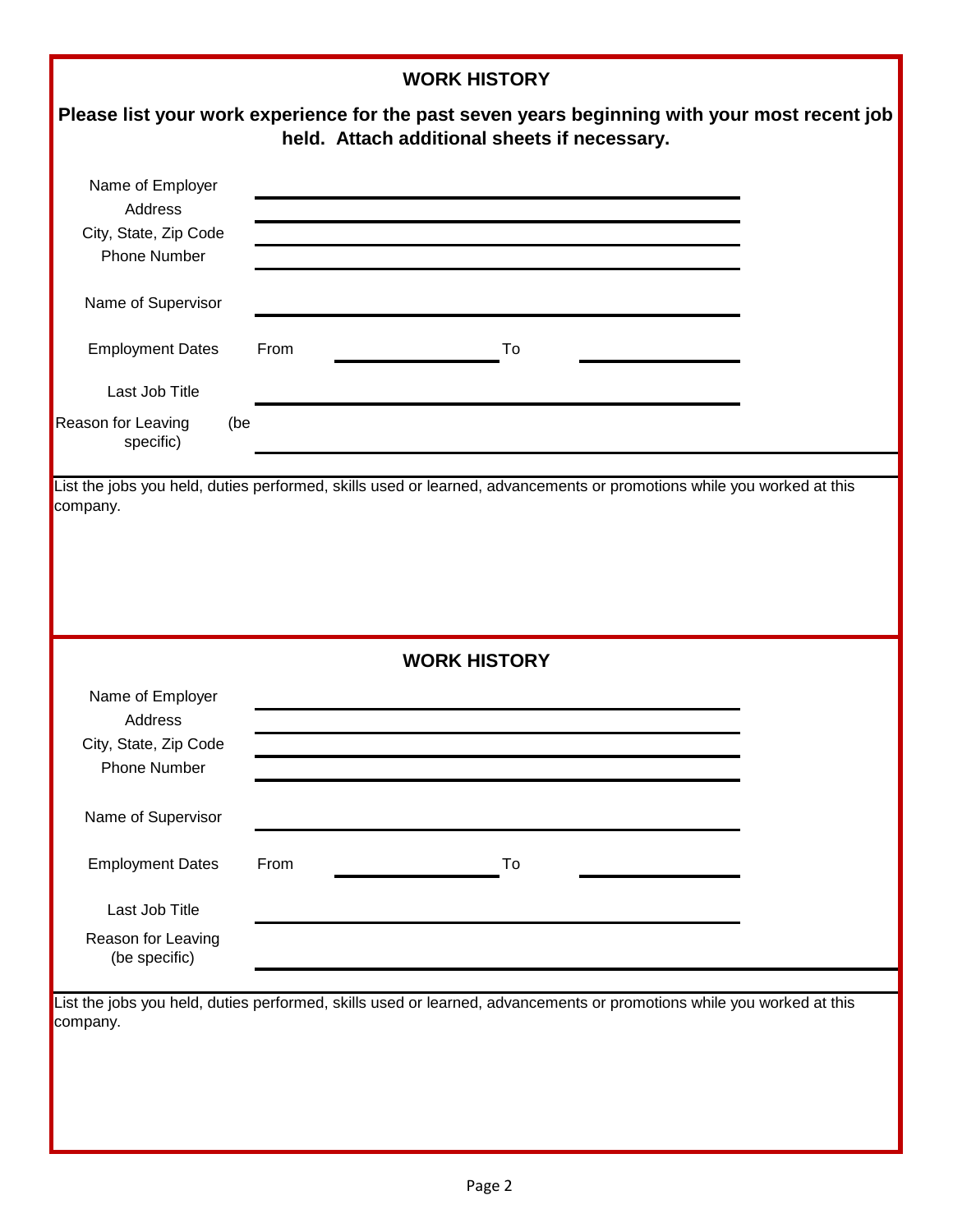|                                                                             | <b>WORK HISTORY</b>                                                                                                   |  |
|-----------------------------------------------------------------------------|-----------------------------------------------------------------------------------------------------------------------|--|
| Name of Employer<br>Address<br>City, State, Zip Code<br><b>Phone Number</b> |                                                                                                                       |  |
| Name of Supervisor                                                          |                                                                                                                       |  |
| <b>Employment Dates</b>                                                     | From<br>To                                                                                                            |  |
| Last Job Title                                                              |                                                                                                                       |  |
| Reason for Leaving<br>(be specific)                                         |                                                                                                                       |  |
| company.                                                                    | List the jobs you held, duties performed, skills used or learned, advancements or promotions while you worked at this |  |
|                                                                             | <b>WORK HISTORY</b>                                                                                                   |  |
| Name of Employer<br>Address<br>City, State, Zip Code<br><b>Phone Number</b> |                                                                                                                       |  |
| Name of Supervisor                                                          |                                                                                                                       |  |
| <b>Employment Dates</b>                                                     | From<br>To                                                                                                            |  |
| Last Job Title                                                              |                                                                                                                       |  |
| Reason for Leaving<br>(be specific)                                         |                                                                                                                       |  |
| company.                                                                    | List the jobs you held, duties performed, skills used or learned, advancements or promotions while you worked at this |  |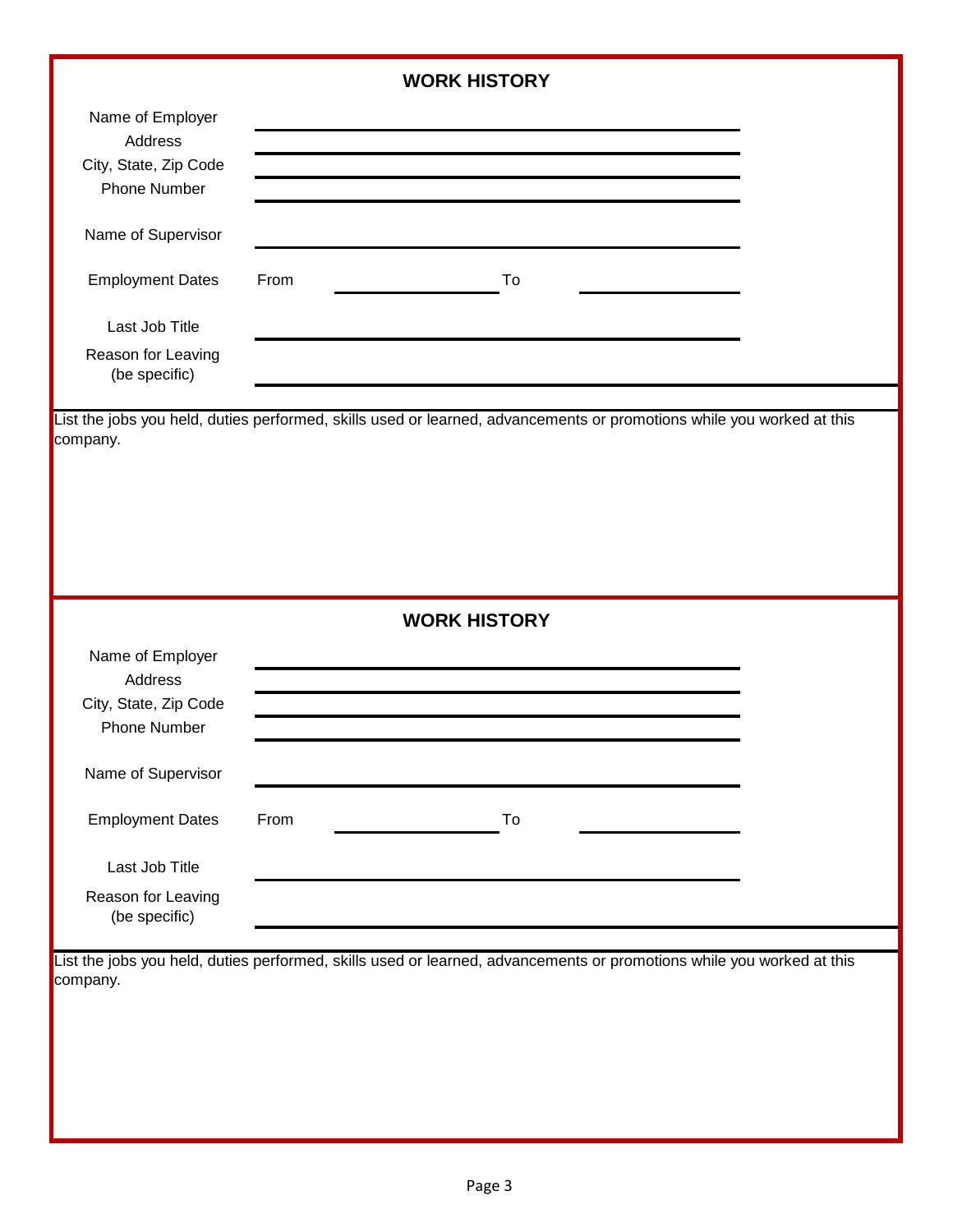| What is your main means of transportation to work? |                                                                        |                   |            |                     |           |           |  |
|----------------------------------------------------|------------------------------------------------------------------------|-------------------|------------|---------------------|-----------|-----------|--|
| Do you have a drivers license?                     |                                                                        |                   | <b>YES</b> |                     | <b>NO</b> |           |  |
| <b>Drivers</b>                                     |                                                                        | State of<br>Issue |            | Operator            |           |           |  |
| License                                            |                                                                        |                   |            | Commercial (CDL)    |           |           |  |
| Number                                             |                                                                        |                   |            | Chauffeur           |           |           |  |
| <b>Expiration Date</b>                             |                                                                        |                   |            |                     |           |           |  |
|                                                    | Have you had any accidents during the past three years?                |                   |            | <b>YES</b>          |           | <b>NO</b> |  |
|                                                    | How many?                                                              |                   |            |                     |           |           |  |
|                                                    | Have you had any moving violations during the past three years?        |                   |            | <b>YES</b>          |           | <b>NO</b> |  |
|                                                    | How many?                                                              |                   |            |                     |           |           |  |
|                                                    | Please list two references other than relatives or previous employers. |                   |            |                     |           |           |  |
| Name                                               |                                                                        |                   | Name       |                     |           |           |  |
|                                                    |                                                                        |                   |            |                     |           |           |  |
| Position                                           |                                                                        |                   |            | Position            |           |           |  |
|                                                    |                                                                        |                   | Company    |                     |           |           |  |
| Company                                            |                                                                        |                   |            |                     |           |           |  |
|                                                    |                                                                        |                   |            |                     |           |           |  |
| Address                                            |                                                                        |                   | Address    |                     |           |           |  |
|                                                    |                                                                        |                   |            |                     |           |           |  |
| <b>Phone Number</b>                                |                                                                        |                   |            | <b>Phone Number</b> |           |           |  |
|                                                    |                                                                        |                   |            |                     |           |           |  |
|                                                    | May we contact your present employer?                                  |                   |            | <b>YES</b>          |           | <b>NO</b> |  |
| Did you complete this application yourself?        |                                                                        |                   |            | <b>YES</b>          |           | <b>NO</b> |  |
| If not, who did?                                   |                                                                        |                   |            |                     |           |           |  |
|                                                    |                                                                        |                   |            |                     |           |           |  |